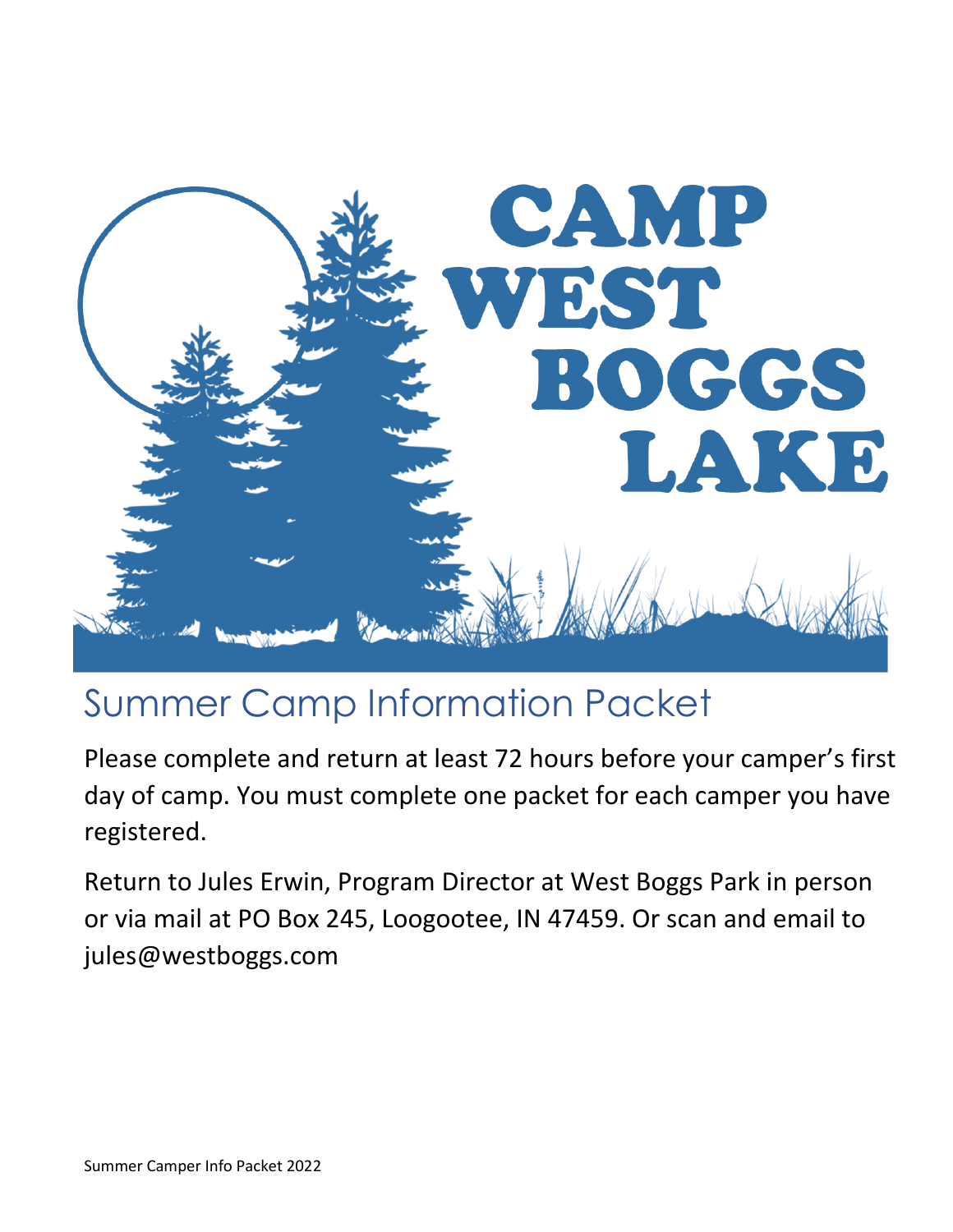

| <b>Camper Information</b>                                                                                                                                                                                                      |                                                                                              |
|--------------------------------------------------------------------------------------------------------------------------------------------------------------------------------------------------------------------------------|----------------------------------------------------------------------------------------------|
|                                                                                                                                                                                                                                | My Camper Likes to Be Called _________________                                               |
| Home Address and the control of the control of the control of the control of the control of the control of the control of the control of the control of the control of the control of the control of the control of the contro |                                                                                              |
|                                                                                                                                                                                                                                | Date of Birth $\qquad \qquad$ Age During Camp Identifies as $\Box$ Male $\Box$ Female $\Box$ |
| Attending Sessions □ One □ Two □ Three □ Four □ Five □ Six □ Seven                                                                                                                                                             |                                                                                              |
|                                                                                                                                                                                                                                |                                                                                              |

| Custodial Parent/Guardian Information |                                           |
|---------------------------------------|-------------------------------------------|
| Name                                  | Relationship to Camper                    |
| Home Address                          |                                           |
| <b>Email Address</b>                  |                                           |
| Preferred Phone                       | $\Box$ Texting is Great (Alternate Phone) |

| Second Parent/Guardian Information |                                           |  |
|------------------------------------|-------------------------------------------|--|
| Name                               | Relationship to Camper                    |  |
| Home Address                       |                                           |  |
| <b>Email Address</b>               |                                           |  |
| Preferred Phone                    | $\Box$ Texting is Great (Alternate Phone) |  |

| Emergency Contact (If Parents/Guardians Are Unavailable) |                                           |  |
|----------------------------------------------------------|-------------------------------------------|--|
| Name                                                     | Relationship to Camper                    |  |
| Home Address                                             |                                           |  |
| <b>Email Address</b>                                     |                                           |  |
| Preferred Phone <b>Example</b>                           | $\Box$ Texting is Great (Alternate Phone) |  |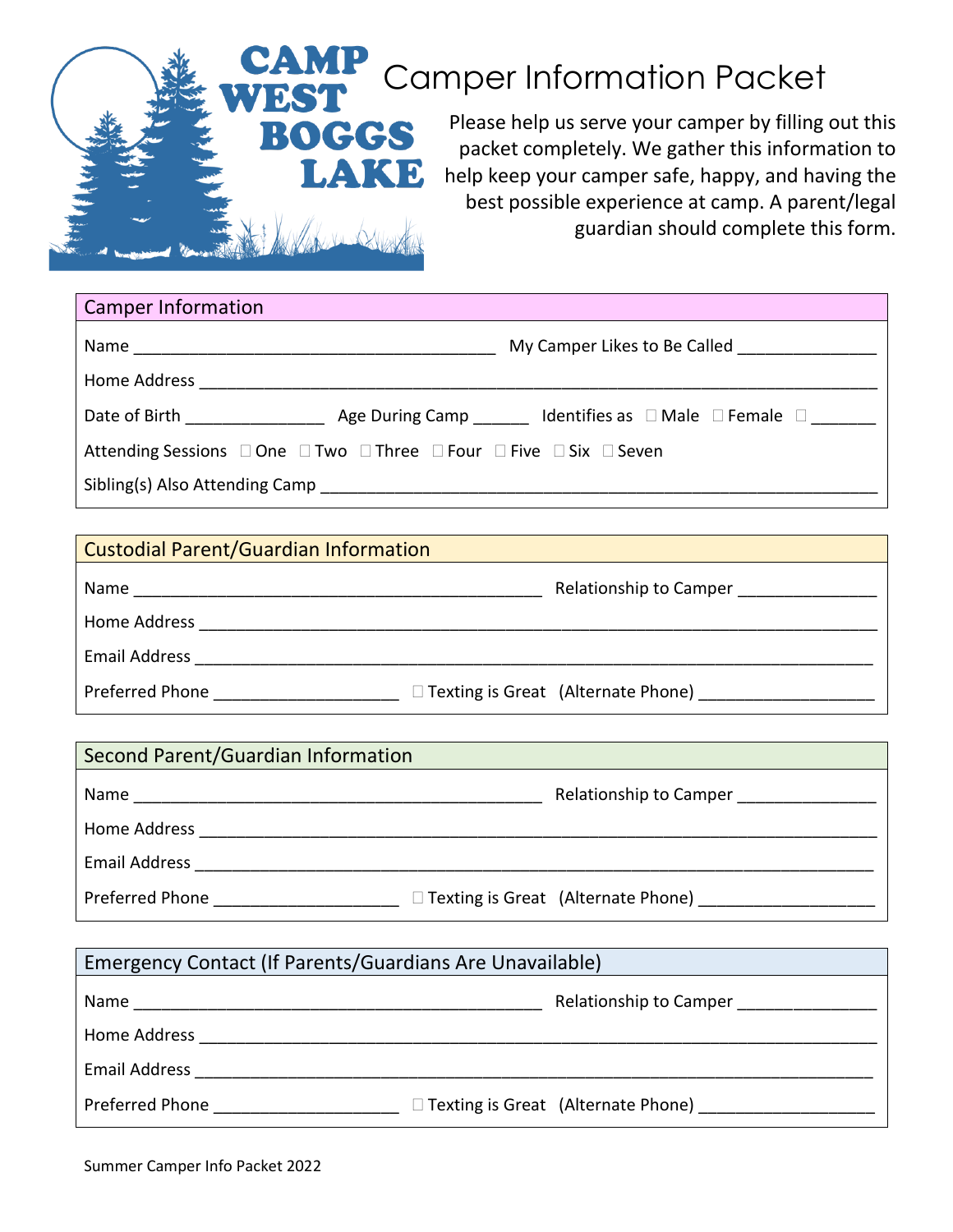

## Health History and Care Instructions

Camp West Boggs Lake works to provide the safest possible environment for your camper. Please fill out this information carefully and completely so that our camp team can be aware of and respond to your camper's needs appropriately. We will have a CPR/First Aid certified counselor with your youth at all times.

| Allergies                                                                   |  |  |
|-----------------------------------------------------------------------------|--|--|
| Please list all known allergies. Describe reaction and reaction management. |  |  |
| <b>Medication Allergies</b>                                                 |  |  |
|                                                                             |  |  |
|                                                                             |  |  |
| <b>Food Restrictions</b>                                                    |  |  |
|                                                                             |  |  |
|                                                                             |  |  |
| <b>Other Allergies</b>                                                      |  |  |
|                                                                             |  |  |
|                                                                             |  |  |

### **Medications**

Please list ALL medications (OTC and non-prescription included) that your camper takes routinely. If your camper needs medication at camp, please provide the medication in original packaging that identifies the prescribing physician (if applicable), the name of the medication, the dosage, and the frequency of administration.

\_\_\_\_\_\_\_\_\_\_\_\_\_\_\_\_\_\_\_\_\_\_\_\_\_\_\_\_\_\_\_\_\_\_\_\_\_\_\_\_\_\_\_\_\_\_\_\_\_\_\_\_\_\_\_\_\_\_\_\_\_\_\_\_\_\_\_\_\_\_\_\_\_\_ \_\_\_\_\_\_\_\_\_\_\_\_\_\_\_\_\_\_\_\_\_\_\_\_\_\_\_\_\_\_\_\_\_\_\_\_\_\_\_\_\_\_\_\_\_\_\_\_\_\_\_\_\_\_\_\_\_\_\_\_\_\_\_\_\_\_\_\_\_\_\_\_

\_\_\_\_\_\_\_\_\_\_\_\_\_\_\_\_\_\_\_\_\_\_\_\_\_\_\_\_\_\_\_\_\_\_\_\_\_\_\_\_\_\_\_\_\_\_\_\_\_\_\_\_\_\_\_\_\_\_\_\_\_\_\_\_\_\_\_\_\_\_\_\_\_\_ \_\_\_\_\_\_\_\_\_\_\_\_\_\_\_\_\_\_\_\_\_\_\_\_\_\_\_\_\_\_\_\_\_\_\_\_\_\_\_\_\_\_\_\_\_\_\_\_\_\_\_\_\_\_\_\_\_\_\_\_\_\_\_\_\_\_\_\_\_\_\_\_\_\_ \_\_\_\_\_\_\_\_\_\_\_\_\_\_\_\_\_\_\_\_\_\_\_\_\_\_\_\_\_\_\_\_\_\_\_\_\_\_\_\_\_\_\_\_\_\_\_\_\_\_\_\_\_\_\_\_\_\_\_\_\_\_\_\_\_\_\_\_\_\_\_

 $\Box$  My camper takes no medications on a routine basis.

 $\Box$  My camper takes these medications on a routine basis:

 $\Box$  My camper will need to take medicine at camp. Instructions are as follows: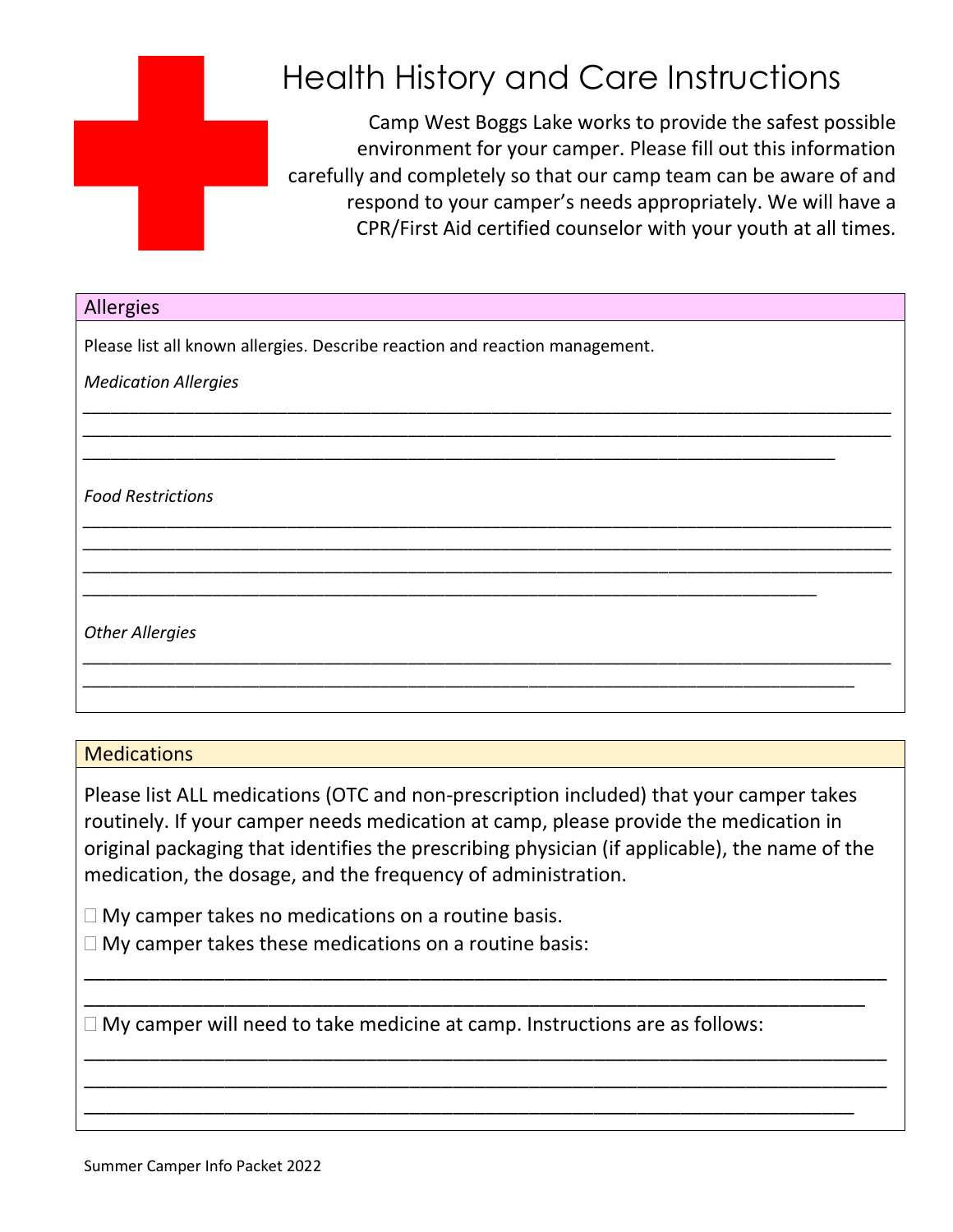

## **Camper Needs**

Every camper is different and we love it! Some campers have different needs than others. If your camper has any special needs, please use this space to tell us more about them. We will always do our best to provide a safe and inclusive environment for your camper.

### **Activity Restrictions or Restraints**

Tell us about any restrictions to activity that your camper may have or any limitations to activity. For instance, does your camper have a mobility concern? A fear of insects? What should we be aware of and plan for?

## Specific Behavorial Needs and Information

Please tell us what our counselors should be aware of when working with your camper. If you have advice or instructions on care, triggers, or management, please let us know. If there are markers for a "time to call the parents" situation, list those as well.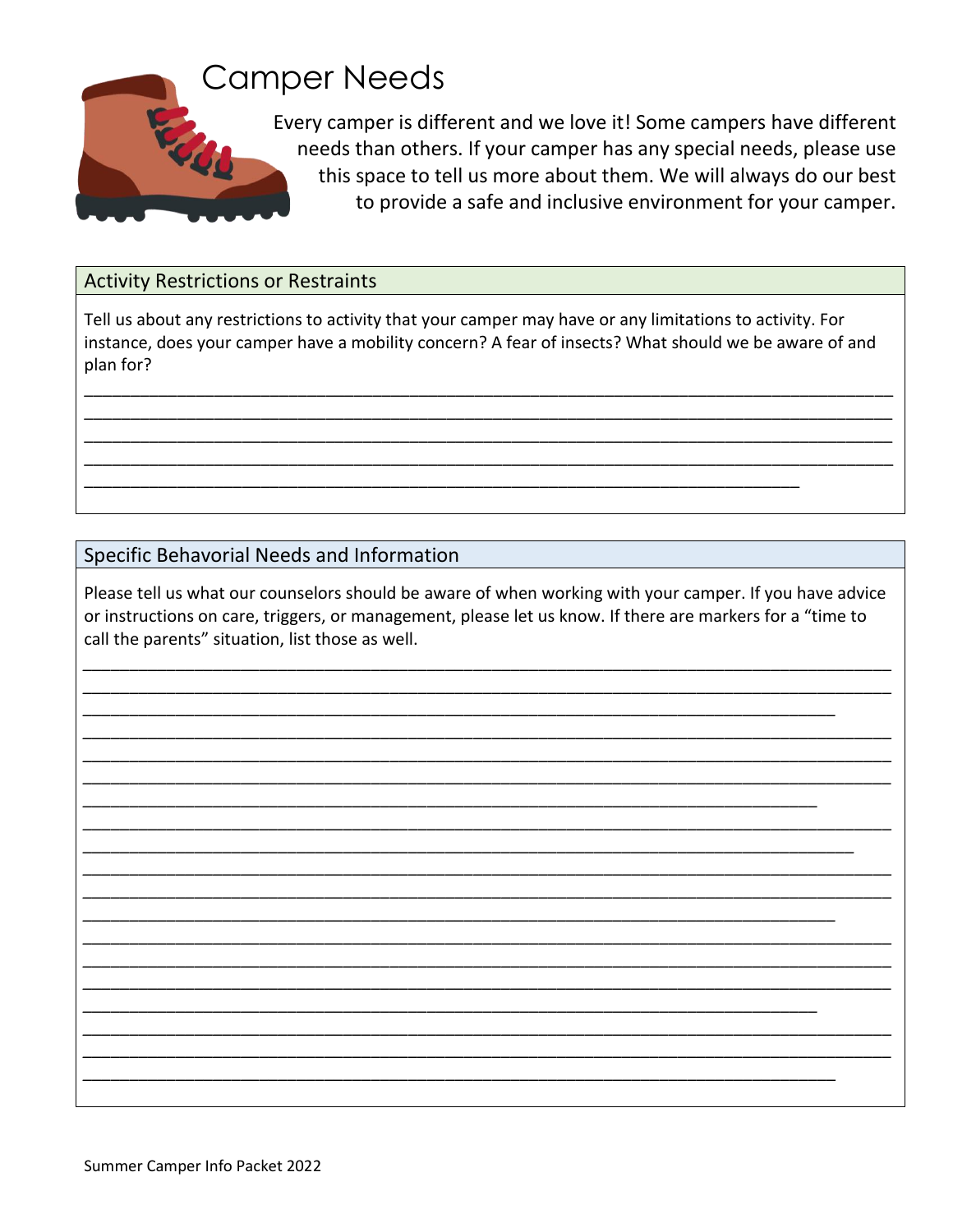

## Camper Pick Up List

Counselors will not release your camper to anyone who is not on your approved list. Campers are given a 10 minute window before and after their camp session for dropoff and pickup.

| <b>Camper Information</b>                                                                                                                                                                                                      |                              |
|--------------------------------------------------------------------------------------------------------------------------------------------------------------------------------------------------------------------------------|------------------------------|
|                                                                                                                                                                                                                                | My Camper Likes to Be Called |
| Parent or Guardian Name and the control of the control of the control of the control of the control of the control of the control of the control of the control of the control of the control of the control of the control of |                              |
| Attending Sessions $\Box$ One $\Box$ Two $\Box$ Three $\Box$ Four $\Box$ Five $\Box$ Six $\Box$ Seven                                                                                                                          |                              |
|                                                                                                                                                                                                                                |                              |

## **Approved Drivers**

| Relationship to Camper ________________ |
|-----------------------------------------|
|                                         |
|                                         |
|                                         |
|                                         |
|                                         |
|                                         |
|                                         |
|                                         |
|                                         |
|                                         |
|                                         |

| Parent/Guardian Signature |      |
|---------------------------|------|
| Name                      | Date |
| Home Address              |      |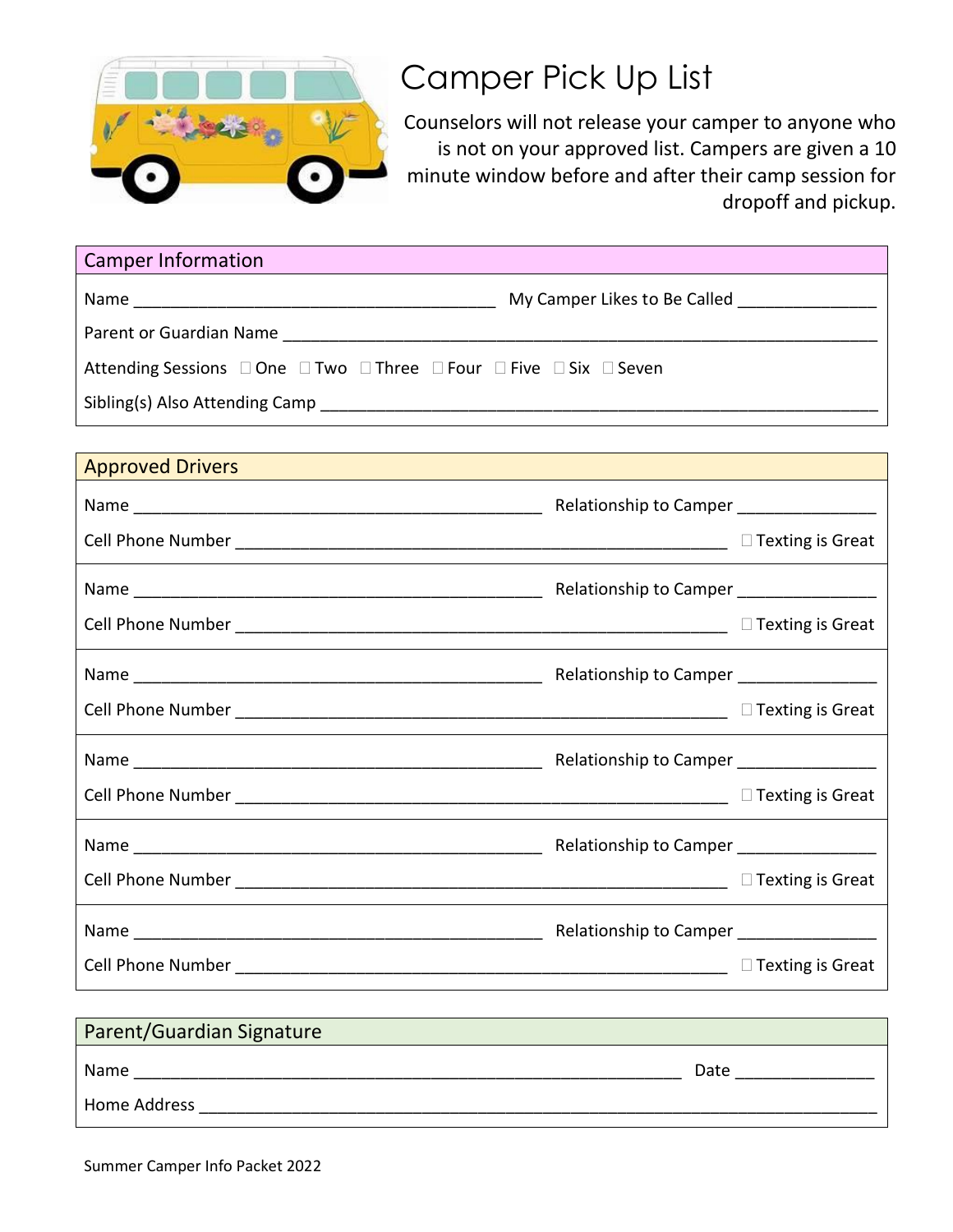

## Waiver and Acknowledgment

## Signing this form indicates you have read and agree to our camp policies and serves as an indemnity waiver.

## Release, Indemnity, and Agreement

Participating in the selected recreational programs involves risk of injury. These risks include inclement weather, accidents while traveling, equipment problems or failures, contact with and actions of other participants, slips/trips/falls and musculoskeletal injuries, among others.

The parent/guardian chooses to allow participation in the selected programs despite the risks. By completing registration, the parent/guardian acknowledges all risks of injury, illness or death and affirms that he or she has assumed all responsibility for any injury, illness or death.

The parent/guardian also agrees on behalf of himself or herself and the participant to follow all rules and procedures of the program and to follow the reasonable instructions of the counselors of the program.

In return for the opportunity to participate in this program, the parent/guardian agrees for himself or herself and for heirs, assigns, executors and administrators to release, waive and discharge any legal rights to seek payment or relief of any kind from West Boggs Park, its employees or its agents for injury, illness or death resulting from this program.

The person who registers a participant for a program agrees that he or she is a parent or a legal guardian or is otherwise responsible for the participant whose application is submitted and releases, waives and discharges any legal rights that may be asserted on behalf of the participant's participation in the program.

The person who registers a participant also agrees not to sue West Boggs Park, its employees or its agents and agrees to indemnify the West Boggs Park for all claims, damages, losses or expenses, including attorney's fees, if a suit is filed concerning an injury, illness or death resulting from participation in the program.

#### Acknowledgment and Signature

By signing below, I acknowledge that:

- *West Boggs Park provides no insurance coverage for participants.*
- *I have read, understand, and agree to the West Boggs Park Summer Camp Policies.*
- *I understand I am waiving my legal rights. (Please see Policies and Waiver.)*
- *In the event of a medical emergency, every effort will be made to contact parent(s)/guardian(s). I authorize West Boggs Park staff to seek appropriate medical care if a parent/guardian cannot be reached.*
- *I have selected an appropriate program for the interests and abilities of the participant.*

*\_\_\_\_\_\_\_\_\_\_\_\_\_\_\_\_\_\_\_\_\_\_\_\_\_\_\_\_\_\_\_\_\_\_\_\_\_\_\_\_\_\_\_\_\_\_\_\_\_\_\_\_\_\_\_\_\_\_\_\_\_\_\_\_\_\_\_\_\_\_\_\_\_\_\_\_\_\_\_\_\_\_\_\_\_*

\_\_\_\_\_\_\_\_\_\_\_\_\_\_\_\_\_\_\_\_\_\_\_\_\_\_\_\_\_\_\_\_\_\_\_\_\_\_\_\_\_\_\_\_\_\_\_\_\_\_\_\_\_\_\_\_ \_\_\_\_\_\_\_\_\_\_\_\_\_\_\_\_\_\_\_\_\_\_\_\_\_\_\_\_

• *The information I have provided in this packet is current and accurate.*

Printed Name

Signature Date Date of the Date of the Date of the Date Date of the Date of the Date of the Date of the Date o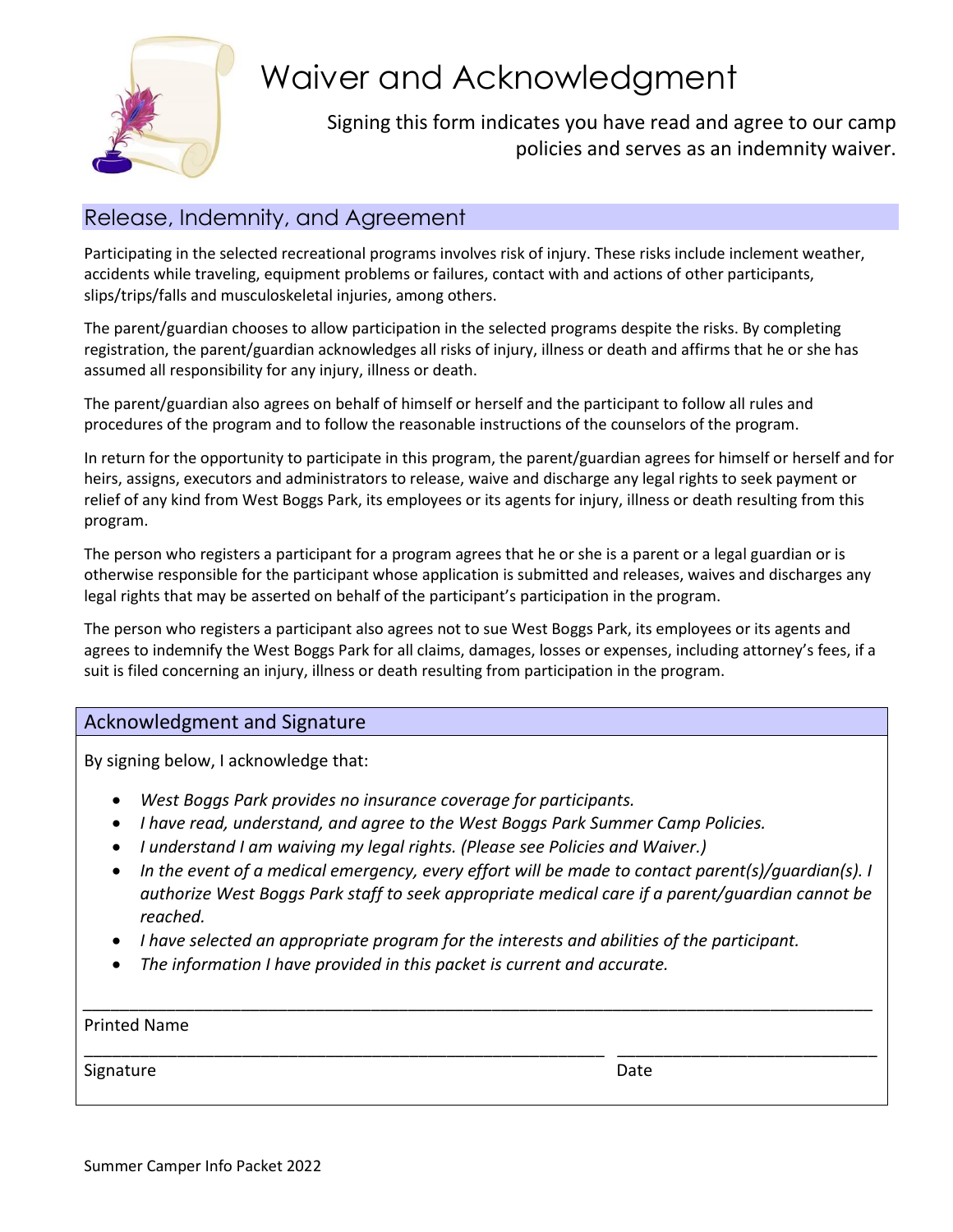

## West Boggs Park Summer Camp Policies and Information

Both you and your camper(s) are expected to respect and adhere to our summer camp policies. Please keep the next few pages for your records. Any questions? Call or text Jules at 812.320.6621.

## Age Verification

West Boggs Park strives to provide age-appropriate curriculum and programming for all recreation services delivered. To meet this goal, the age of the participant, as of the cut-off date for the program, is required at the time of registration to appropriately place the participant in our programs. West Boggs Park reserves the right to request that the parent/guardian provide a legal document (i.e. birth certificate) verifying the age of the participant, as of June 1st of this year that was denoted on the registration form. If legal documentation is requested and not provided within 24 hours, the program supervisor may offer the parent/guardian a transfer to an age-appropriate program if available or dismiss the participant from the program. The parent/guardian will be responsible for any difference in fee if a transfer occurs. No refund will be given if the participant is dismissed from the program.

## Behavior Management

We utilize and encourage the practice of praise and positive reinforcement as effective methods of behavior management. We believe that when participants receive positive and understanding interactions, they can develop good self-concept, problem-solving abilities, and self-discipline. Our programs will create an environment that encourages positive choices through understanding participant's basic needs and explaining program expectations.

West Boggs Park supports and practices the following Behavior Management practices:

- Monitoring Noticing program environment. Daily check-in with participants. Active participation with participants and proper staff placement.
- Positive Reinforcement providing participants a positive program environment.
- Redirection stop the undesired behavior and redirect participant to make the positive choice.
- Time Out Provide an opportunity for discussion between staff and the participant by asking questions about the behavior.

When positive choices are not made by the participants, the following procedures will be followed:

1. Initially, participants will be given a quiet reprimand/verbal warning.

2. If behavior persists after verbal warning, a Behavior Action Plan will be implemented to identify specific behaviors and work with the participant and parent/guardian to develop appropriate behavior management solutions. Generally, a counselor or the program director will speak with the camper and offer them an opportunity to change their behavior. If needed, the counselor will offer to let the camper call a parent and discuss the problem with them. If the camper doesn't wish to explain their behavior to a parent, the counselor will talk to them. Usually this causes a behavior change.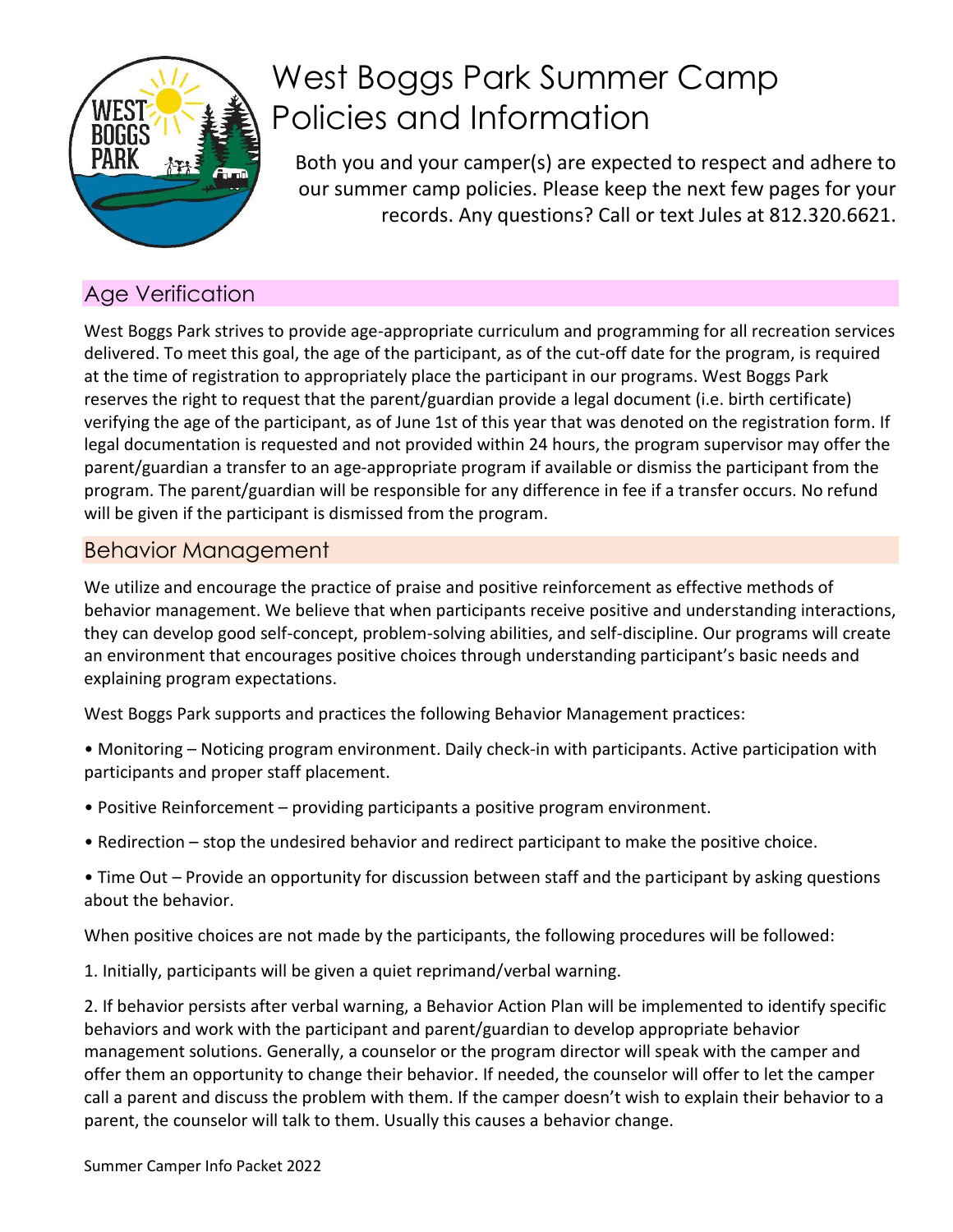3. If behavior problems continue after implementation of the Behavior Action Plan, a first Behavior Incident Report will be presented to the parent/guardian and they may be asked to come pick up their camper.

4. Additional behavior problems will constitute a second Behavior Incident Report presented to the parent/guardian and a possible two (2) full-day suspension from the program may occur. (No refunds will be given for the days suspended). The parent/guardian may be requested to pick up the participant within an hour of the initial contact to the parent/guardian. If a parent/guardian does not pick up the participant within an hour, a late fee may be charged.

5. If a behavior problem persists, a third Behavior Incident Report will be presented and the participant may be asked to leave the program. A two (2) full day suspension will be issued to the participant while the behavior incident reports are being reviewed.

6. For severe offenses, such as but not limited to: fighting/ hitting, theft, vandalism, bullying in program or through social media, possession of weapons or drugs, severe verbal threats, sexual misconduct, leaving the program/ building without proper dismissal, or any other safety related behavior, the participant may be suspended or dismissed from the program immediately.

Participants will not be disciplined in camp for behavior that occurred outside of camp hours, even at parental requests.

Participation in camp activities during program hours is required. However, we will never make your camper do anything that makes them uncomfortable. We follow a "challenge by choice" guidance on physical activities. Campers ARE expected to walk, play, and try things out though.

## **Confidentiality**

West Boggs Park staff will not discuss confidential matters or personal information with anyone outside of the Department or with unauthorized individuals. All participants are encouraged to respect the confidentiality of other participants by not disclosing personal information with social media such as Facebook, Twitter, etc.

Departmental staff are not permitted to share personal information about any participants or staff with social media such as Facebook, Twitter, Instagram, Snap Chat etc. or discuss any personal information about participants outside of the workplace.

## Dress Code and Preparation

Participants should wear cool, comfortable clothing and athletic shoes in order to participate in recreational or athletic activities each day. Certain programs may have additional clothing requirements.

Each day of summer camp, your camper should have the following items with them:

- Swimwear and goggles
- Beach Towel
- Closed Toed Shoes
- Sunglasses or a sun hat
- Any medications needed • Sunscreen and bug spray
- Lunch in an insulated tote
- A change of clothes

• Water Bottle

Please label your camper's items with their name. Summer camp can be a real jumble sale after a busy day! We want to make sure each camper only comes home with their own possessions.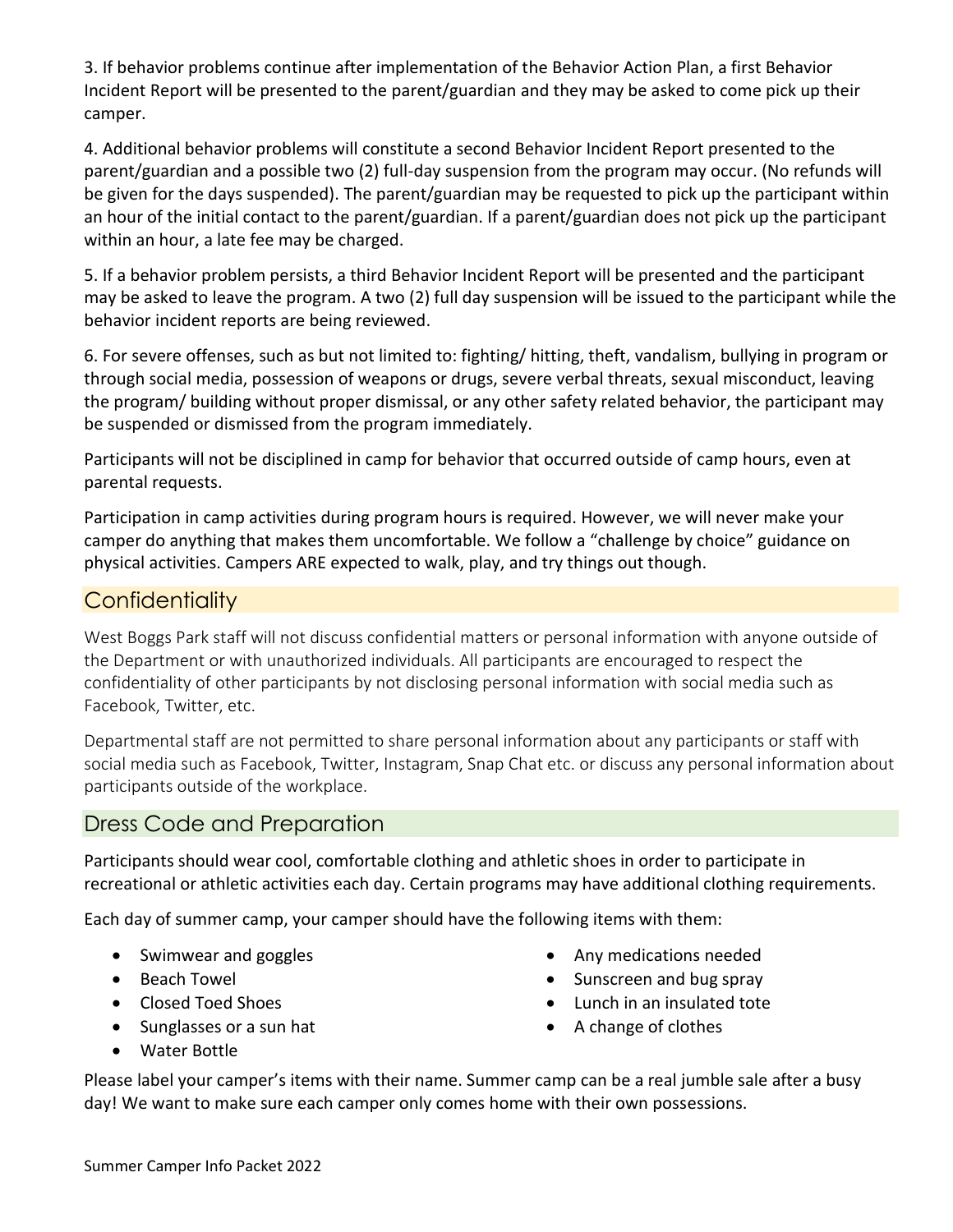## Electronic Devices/Items from Home

No electronic devices are allowed (examples: cell phones, MP3 players, gaming devices, etc.) unless accommodations have been made for the participant with park staff. Staff reserves the right to confiscate electronic devices if issues arise. If you wish your child to have a cell phone with them, we would respectfully ask that we keep them in the program director's office during camp hours.

Participants may have the opportunity to bring in items (toys, books, etc.) from home. If you choose to allow your participant to bring in items from home, West Boggs Park does not assume any responsibility for lost, stolen, broken or confiscated items.

Departmental staff reserves the right to confiscate any item that is not appropriate or may be used in an inappropriate manner while in our program. Confiscated items will be returned to the parent/guardian at the end of the day.

### Food

All participants are required to bring their own lunch and drink to camp each day.

Participants are not allowed to share lunches or snacks.

Vending machines will not be available for purchasing drinks or snacks during program hours.

Any food brought into any program to be served to all participants must be store bought with labeled ingredient information. Due to allergy concerns, homemade food items will not be accepted into our programs to be served to participants.

Parent/Guardians should notify camp staff of a child's food allergies or dietary restrictions and discuss possible accommodations. We will always work with you to keep your child healthy and safe, but we need your help and input to do so.

### Illness/Injury

Any participant should remain home from all programs if they have had any of the following in the past twenty-four (24) hours:

• Fever (100 degrees or higher without fever reducing medication), diarrhea, vomiting, sore throat, undiagnosed rash, chicken pox, pink eye, ring worm, head lice, or any other potentially contagious condition.

• Physical injury that does not allow the participant to safely participate in program activities.

• If a participant demonstrates any of the above while at the program, the parent/guardian will have one hour to pick up the participant from the program location.

• If the participant becomes sick while at the program, he/she will be separated from the other participants while the parent/guardian is called to come and pick them up. After 24 hours, if the participant is symptom free or written documentation has been received from a doctor stating the participant is not contagious or can safely participate, they may return to the program.

*If you suspect that your participant has a contagious condition that may be spread to others, please notify your program director as soon as possible. Please do not bring the participant back to the program until the program director has been contacted and has given permission for the camper to return to the program.*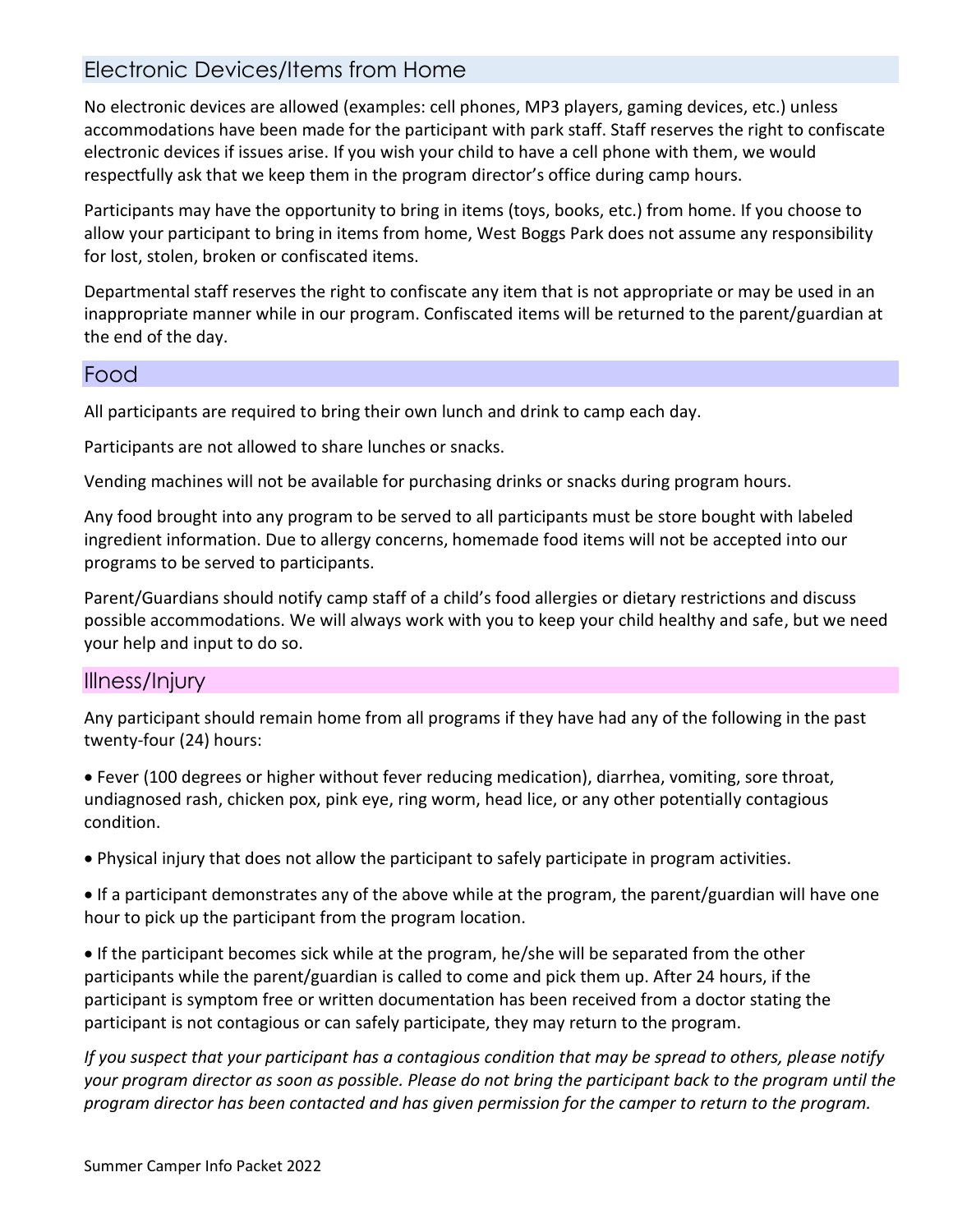## Early Drop-off / Late Pick-up

Participants are given a 10-minute margin from the 9:00am starting time and the 4:00pm closing time of the program for dropoff and pick-up. Participants that are dropped off before 8:50am or after 4:10pm will be charged an additional \$5 fee. Payment is due at the time of early or late if arrangements have not been previously charged to the weekly balance.

We request that the parent/guardian call the park if they are delayed for any reason.

### Lost/Stolen Items

West Boggs Park is not responsible for any personal items lost or stolen at our programs.

#### Movies

Movies may be shown while participants are in West Boggs Park Programs. All movies shown are rated G or PG. If you have any restrictions on movies for your kids, please communicate this to staff.

### Photography/Video Waiver

Pictures or video clips may be taken by the Department of any program participant while involved in West Boggs Park activities and may be used for marketing materials or staff training. Photos or video clips may be used in program activities. Participant's names will not be published when photo or video clips are used.

## Sign-in & Sign-out Procedure

A child must be SIGNED IN and SIGNED OUT at the Activity Center each day. Please make sure you accompany your child in the center and sign in with the group leader before leaving the center.

A child will be released to the persons named as having permission to pick up the child. If a person unfamiliar to the staff arrives to pick up a child, identification will be checked. Identification must include a photo. Parents must call the staff to authorize a substitute pick-up. West Boggs Park cannot and will not release a child to anyone without the consent of Parent 1 (Primary Account Holder).

### **Medications**

Parents must sign an authorization and include times for employees to administer each medication according to label directions. The medication must be in the original container labeled with the child's full name and the date brought to the camp. The medication is only administered to the child as it is intended for and in amounts according to the label directions or as amended by a physician.

Medication cannot be administered after its expiration date. If a child has a periodic and recurring medical problem, the parent may sign a medication authorization allowing West Boggs Park to administer the medication when symptoms occur for up to a six-month period and parents must include what signs to watch for. When dealing with recurring medical problems, staff will notify the parent immediately after administering medication.

Documentation of administering medication is kept for three months which includes the child's full name, name of medication, date, time, amount of medication given and full name of the employee administering the medication. Medication will be disposed of or given back to the parent when the child withdraws from the program or when the medication is expired or is no longer required for the child.